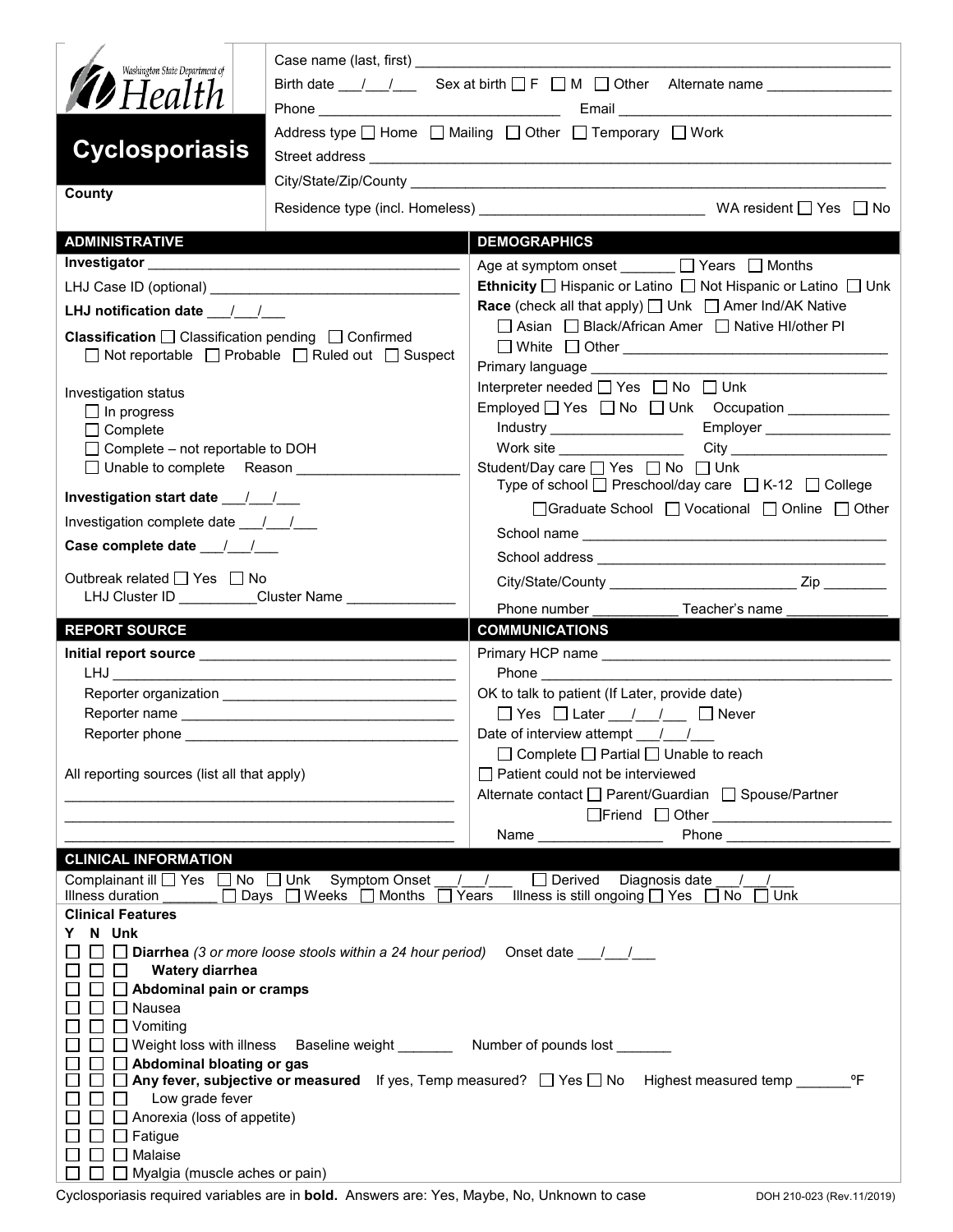Case Name \_\_\_\_\_\_\_\_\_\_\_\_\_\_\_\_\_\_\_\_\_\_\_\_\_\_\_\_\_\_\_\_\_\_\_ LHJ Case ID \_\_\_\_\_\_\_\_\_\_\_\_\_\_\_\_\_\_\_\_\_\_\_\_\_\_\_\_\_\_\_\_\_\_\_ **Predisposing Conditions Y N Unk**   $\Box$   $\Box$  Immunosuppressive therapy, condition or disease Specify **Hospitalization Y N Unk**  Hospitalized at least overnight for this illness Facility name \_\_\_\_\_\_\_\_\_\_\_\_\_\_\_\_\_\_\_\_\_\_\_\_\_\_\_\_\_\_\_\_\_\_\_ Hospital admission date \_\_\_/\_\_\_/\_\_\_\_ Discharge \_\_\_/\_\_\_/ \_\_\_\_\_ HRN \_\_\_\_\_\_\_\_\_\_\_\_\_\_\_<br>Admitted to ICU Date admitted to ICU / / Date discharged from ICU / /  $\Box$   $\Box$  Admitted to ICU Date  $\overline{\mathrm{admitted}}$  to ICU  $\Box$  $\square \square$  Mechanical ventilation or intubation required<br> $\square \square$  Still hospitalized As of / / Still hospitalized As of 1. **Y N Unk**  □ □ Died of this illness Death date / / / **Please fill in the death date information on the Person Screen**  $\Box$   $\Box$  Autopsy performed  $\Box$   $\Box$  Death certificate lists disease as a cause of death or a significant contributing condition **RISK AND RESPONSE (Ask about exposures 1-14 days before symptom onset) Travel** Setting 1 Setting 2 Setting 3 Travel out of:  $\Box$  County/City County/City \_\_\_\_\_\_\_\_\_\_\_\_\_\_\_\_\_\_ County/City  $\Box$  State  $\Box$  State  $\Box$  State  $\Box$  Country  $\Box$  Country П Country \_\_\_\_\_\_\_\_\_\_\_\_\_\_\_\_\_\_\_\_\_\_  $\Box$  Other  $\Box$  Other Other Destination name Start and end dates  $\begin{array}{cccccccc} | & | & | & \text{to} & | & | & \text{to} & | & | & \text{to} & | & | & \text{to} & | & \text{to} & | & \text{to} & | & \text{to} & | & \text{to} & | & \text{to} & | & \text{to} & | & \text{to} & | & \text{to} & | & \text{to} & | & \text{to} & | & \text{to} & | & \text{to} & | & \text{to} & | & \text{to} & | & \text{to} & | & \text{to} & | & \text{to} & | & \text{to} & | & \text{to$ **Risk and Exposure Information Y N Unk**   $\Box$   $\Box$  Is case a recent foreign arrival (e.g., immigrant, refugee, adoptee, visitor) Country  $\Box$  $\Box$   $\Box$   $\Box$  Does the case know anyone else with similar symptoms or illness Onset date, shared meals, relationship, etc. **Food Exposure -** *Food exposure timeframe: 1-14 days prior to onset of illness* **Sources of food IN home** - During exposure timeframe did you (your child) eat foods from:  $\Box$  (1) Grocery stores or supermarkets  $\Box$  (7) Small markets/mini markets (convenience stores,  $\Box$  (2) Home delivery grocery services (CSA, grocery gas stations, etc) delivery, Amazon Fresh, Peapod, etc)  $\Box$  (8) Health food stores or co-ops (3) Fish or meat specialty shops (butcher shop, etc)  $\Box$  (9) Ethnic specialty markets (Mexican, Asian, Indian) (4) Warehouse stores (Costco, Sam's Club, etc.) (10) Farmers markets, roadside stands, open-air  $\Box$  (5) Meal delivery services (Blue Apron, Meals on Wheels, markets, food purchased directly from a farm Schwan's, NutriSystem, etc)  $\Box$  (11) Other  $\Box$  $\Box$  (6) Live animal market, custom slaughter facility **Business name Address/location Type of Business** (enter number next to choices above) **Sources of food outside home** - During exposure timeframe did you (your child) eat foods from: (1) Fast casual (Chipolte, Panera, etc) (10) Chinese, Japanese, Vietnamese, other Asian-style (2) Fast food (McDonald's, Burger King, Wendy's) (11) All-you-can-eat buffet  $\Box$  (3) Sandwich shop, deli  $\Box$  (12) Breakfast, brunch, diner, or café (4) Jamaican, Cuban, or Caribbean (13) Middle Eastern, Greek/Mediterranean, Arabic, Lebanese,

 $\Box$  (5) Ready-to-eat prepared food from grocery or deli  $\Box$  African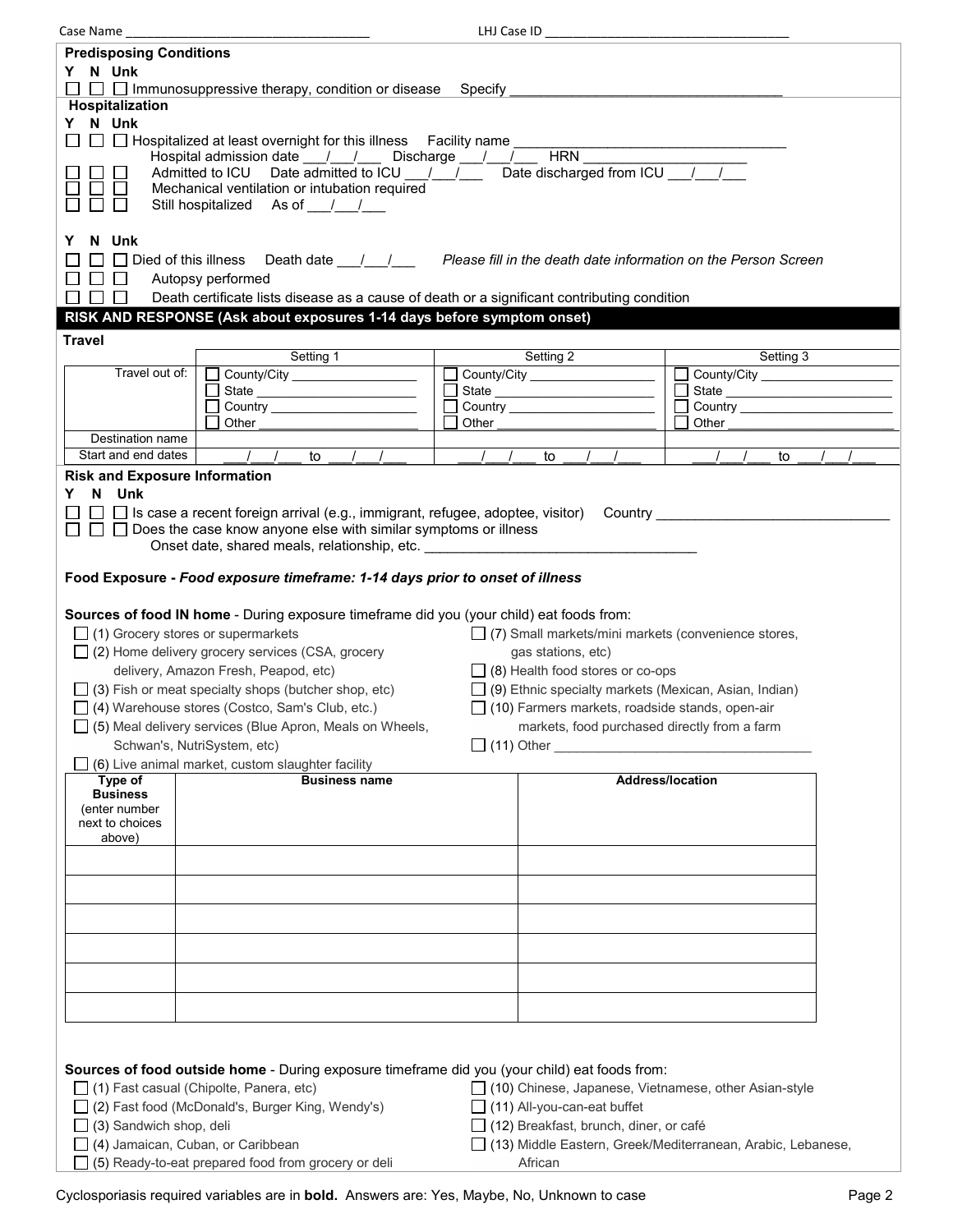| LHJ Case ID<br>Case Name                                                                                                            |             |                                                                |                    |                      |  |
|-------------------------------------------------------------------------------------------------------------------------------------|-------------|----------------------------------------------------------------|--------------------|----------------------|--|
| $\Box$ (6) An event where food was served (catered event, festival,<br>$\Box$ (14) Any takeout from a restaurant                    |             |                                                                |                    |                      |  |
| church, or community meal)                                                                                                          |             | $\Box$ (15) Healthy restaurant (vegetarian, vegan, salad-based |                    |                      |  |
| □ (7) Mexican, Salvadorian, other Hispanic/Latino-style                                                                             |             | $\Box$ (16) Salad bar at a grocery store or restaurant         |                    |                      |  |
| $\Box$ (8) Food trucks, food stalls/stands                                                                                          |             |                                                                | $\Box$ (17) Other  |                      |  |
| $\Box$ (9) School, hospital, senior center, or other institutional setting                                                          |             |                                                                |                    |                      |  |
| Restaurant/venue name<br>Type of<br><b>Business</b>                                                                                 | <b>Date</b> | Time of meal<br>(Breakfast, Brunch,                            | Food ordered/eaten | Address/<br>location |  |
| (enter number                                                                                                                       |             | Lunch, Happy Hour,                                             |                    |                      |  |
| next to choices<br>above)                                                                                                           |             | Dinner, Other)                                                 |                    |                      |  |
|                                                                                                                                     |             | $\Box$ Bfast $\Box$ Bru                                        |                    |                      |  |
|                                                                                                                                     |             | $\Box$ Lun $\Box$ HH $\Box$ Din<br>$\Box$ Other                |                    |                      |  |
|                                                                                                                                     |             | $\Box$ Bfast $\Box$ Bru                                        |                    |                      |  |
|                                                                                                                                     |             | $\Box$ Lun $\Box$ HH $\Box$ Din<br>$\Box$ Other                |                    |                      |  |
|                                                                                                                                     |             | $\Box$ Bfast $\Box$ Bru                                        |                    |                      |  |
|                                                                                                                                     |             | $\Box$ Lun $\Box$ HH $\Box$ Din                                |                    |                      |  |
|                                                                                                                                     |             | $\Box$ Other<br>$\Box$ Bfast $\Box$ Bru                        |                    |                      |  |
|                                                                                                                                     |             | $\Box$ Lun $\Box$ HH $\Box$ Din                                |                    |                      |  |
|                                                                                                                                     |             | $\Box$ Other<br>$\Box$ Bfast $\Box$ Bru                        |                    |                      |  |
|                                                                                                                                     |             | $\Box$ Lun $\Box$ HH $\Box$ Din                                |                    |                      |  |
|                                                                                                                                     |             | $\Box$ Other<br>$\Box$ Bfast $\Box$ Bru                        |                    |                      |  |
|                                                                                                                                     |             | $\Box$ Lun $\Box$ HH $\Box$ Din                                |                    |                      |  |
|                                                                                                                                     |             | $\Box$ Other                                                   |                    |                      |  |
|                                                                                                                                     |             | $\Box$ Bfast $\Box$ Bru<br>$\Box$ Lun $\Box$ HH $\Box$ Din     |                    |                      |  |
|                                                                                                                                     |             | Other                                                          |                    |                      |  |
|                                                                                                                                     |             |                                                                |                    |                      |  |
| N Unk<br>Y.<br>M<br>Any food sampled (grocery, warehouse stores, food court, etc.) __________________<br>$\Box$<br>$\Box$<br>$\Box$ |             |                                                                |                    |                      |  |
|                                                                                                                                     |             |                                                                |                    |                      |  |
| Consumed any of the following during exposure period                                                                                |             |                                                                |                    |                      |  |
| Produce                                                                                                                             |             |                                                                |                    |                      |  |
| M N Unk                                                                                                                             |             |                                                                |                    |                      |  |
| Fresh herbs (e.g., cilantro, basil, parsley, chives, mint, other)<br>$\Box$                                                         |             |                                                                |                    |                      |  |
| Cilantro                                                                                                                            |             |                                                                |                    |                      |  |
| Basil<br>Sweet basil                                                                                                                |             |                                                                |                    |                      |  |
| Thai basil (i.e. green leaves and purple stems)<br>×.                                                                               |             |                                                                |                    |                      |  |
| Purple basil (i.e. purple leaves and stems)                                                                                         |             |                                                                |                    |                      |  |
| Parsley                                                                                                                             |             |                                                                |                    |                      |  |
| Sage                                                                                                                                |             |                                                                |                    |                      |  |
| Thyme                                                                                                                               |             |                                                                |                    |                      |  |
| Dill                                                                                                                                |             |                                                                |                    |                      |  |
| Chives                                                                                                                              |             |                                                                |                    |                      |  |
| Mint                                                                                                                                |             |                                                                |                    |                      |  |
| Oregano<br>Rosemary                                                                                                                 |             |                                                                |                    |                      |  |
| L                                                                                                                                   |             |                                                                |                    |                      |  |
|                                                                                                                                     |             |                                                                |                    |                      |  |
| Leafy greens (arugula, mesclun, spinach, lettuce)<br>$\Box$                                                                         |             |                                                                |                    |                      |  |
| Arugula<br>$\mathbf{L}$                                                                                                             |             |                                                                |                    |                      |  |
| Mesclun (spring mix, field greens, baby greens, gourmet salad mix)                                                                  |             |                                                                |                    |                      |  |
| Fresh spinach                                                                                                                       |             |                                                                |                    |                      |  |
| Romaine lettuce                                                                                                                     |             |                                                                |                    |                      |  |
| $\mathbf{L}$                                                                                                                        |             |                                                                |                    |                      |  |
|                                                                                                                                     |             |                                                                |                    |                      |  |
| Fresh fruit (berries, melons, citrus, tropical fruit)<br>$\mathbf{I}$                                                               |             |                                                                |                    |                      |  |
| <b>Berries</b><br>$\mathbf{L}$                                                                                                      |             |                                                                |                    |                      |  |
| <b>Black raspberries</b>                                                                                                            |             |                                                                |                    |                      |  |
| <b>Blackberries</b>                                                                                                                 |             |                                                                |                    |                      |  |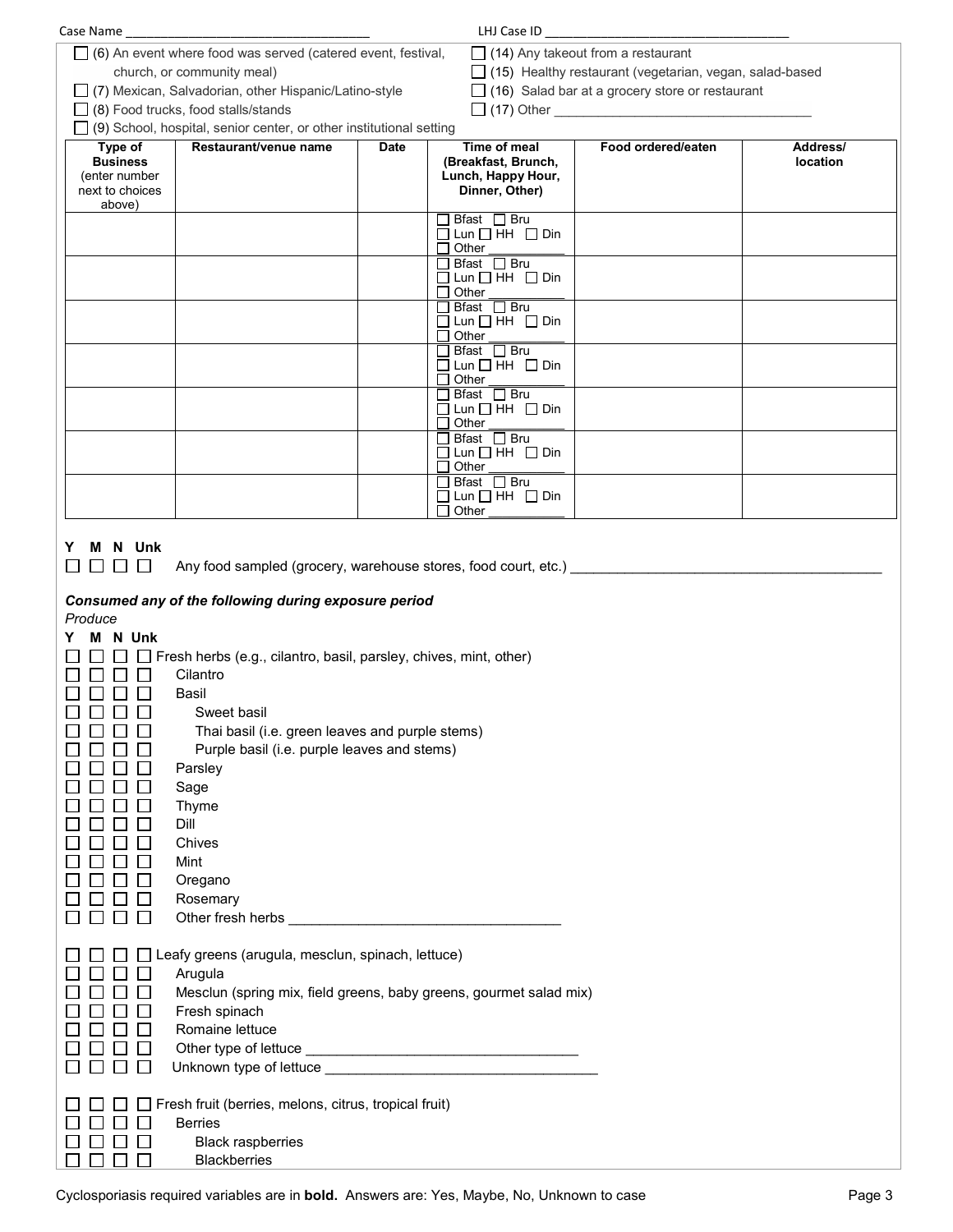| Case Name                                           |                                                                                                                                                                                                                                                                                                                                                        |                                                                                                                                                                                                                                                                                                                                               |
|-----------------------------------------------------|--------------------------------------------------------------------------------------------------------------------------------------------------------------------------------------------------------------------------------------------------------------------------------------------------------------------------------------------------------|-----------------------------------------------------------------------------------------------------------------------------------------------------------------------------------------------------------------------------------------------------------------------------------------------------------------------------------------------|
|                                                     | <b>Blueberries</b><br>Golden raspberries<br>Raspberries<br>Strawberries<br>Unknown type of berry                                                                                                                                                                                                                                                       |                                                                                                                                                                                                                                                                                                                                               |
|                                                     | Other experiences and the contract of the contract of the contract of the contract of the contract of the contract of the contract of the contract of the contract of the contract of the contract of the contract of the cont                                                                                                                         |                                                                                                                                                                                                                                                                                                                                               |
| $\mathbf{L}$                                        | $\Box$ Other fresh produce<br>Snow peas (flat, shiny pea pods containing tiny peas)                                                                                                                                                                                                                                                                    |                                                                                                                                                                                                                                                                                                                                               |
| <b>Water Exposure</b>                               |                                                                                                                                                                                                                                                                                                                                                        |                                                                                                                                                                                                                                                                                                                                               |
| N Unk                                               | $\Box$ Source of drinking water known                                                                                                                                                                                                                                                                                                                  | <b>Describe</b>                                                                                                                                                                                                                                                                                                                               |
|                                                     |                                                                                                                                                                                                                                                                                                                                                        | $\Box$ $\Box$ Any recreational water exposure (e.g., lake, river, pool, waterpark)                                                                                                                                                                                                                                                            |
|                                                     | Water site name/location                                                                                                                                                                                                                                                                                                                               |                                                                                                                                                                                                                                                                                                                                               |
|                                                     | Treatment $\Box$ Treated $\Box$ Untreated $\Box$ Unk<br>Type □ Lake □ River □ Pool/hot tub □ Wading pool □ Fountain □ Waterpark<br>$\Box$ Splash pad/water playground $\Box$ Other                                                                                                                                                                     |                                                                                                                                                                                                                                                                                                                                               |
| <b>Sexual Exposure</b>                              |                                                                                                                                                                                                                                                                                                                                                        |                                                                                                                                                                                                                                                                                                                                               |
|                                                     | $\Box$ $\Box$ Any type of sexual contact with others during the exposure period<br>Number of sexual partners during exposure period                                                                                                                                                                                                                    | Female<br>Male                                                                                                                                                                                                                                                                                                                                |
| <b>Exposure and Transmission Summary</b><br>Y N Unk |                                                                                                                                                                                                                                                                                                                                                        |                                                                                                                                                                                                                                                                                                                                               |
|                                                     | $\Box$ Epi-linked to a confirmed case                                                                                                                                                                                                                                                                                                                  |                                                                                                                                                                                                                                                                                                                                               |
| $\Box$ $\Box$ Outbreak related                      |                                                                                                                                                                                                                                                                                                                                                        |                                                                                                                                                                                                                                                                                                                                               |
|                                                     | Likely geographic region of exposure □ In Washington - county _____________ □ Other state _____________<br>Not in US - country _____________                                                                                                                                                                                                           | $\Box$ Unk                                                                                                                                                                                                                                                                                                                                    |
|                                                     |                                                                                                                                                                                                                                                                                                                                                        | International travel related □ During entire exposure period □ During part of exposure period □ No international travel                                                                                                                                                                                                                       |
|                                                     | Suspected exposure type $\square$ Foodborne $\square$ Waterborne $\square$ Unk $\square$ Other                                                                                                                                                                                                                                                         |                                                                                                                                                                                                                                                                                                                                               |
| Describe                                            |                                                                                                                                                                                                                                                                                                                                                        | Suspected exposure setting □ Day care/Childcare □ School (not college) □ Doctor's office □ Hospital ward □ Hospital ER                                                                                                                                                                                                                        |
|                                                     |                                                                                                                                                                                                                                                                                                                                                        | □ Hospital outpatient facility □ Home □ Work □ College □ Military □ Correctional facility □ Place of worship<br>□ Laboratory □ Long term care facility □ Homeless/shelter □ International travel □ Out of state travel □ Transit<br>□ Social event □ Large public gathering □ Restaurant □ Hotel/motel/hostel □ Other _______________________ |
| Exposure Summary                                    |                                                                                                                                                                                                                                                                                                                                                        |                                                                                                                                                                                                                                                                                                                                               |
|                                                     |                                                                                                                                                                                                                                                                                                                                                        |                                                                                                                                                                                                                                                                                                                                               |
|                                                     |                                                                                                                                                                                                                                                                                                                                                        |                                                                                                                                                                                                                                                                                                                                               |
|                                                     |                                                                                                                                                                                                                                                                                                                                                        |                                                                                                                                                                                                                                                                                                                                               |
|                                                     |                                                                                                                                                                                                                                                                                                                                                        |                                                                                                                                                                                                                                                                                                                                               |
|                                                     |                                                                                                                                                                                                                                                                                                                                                        |                                                                                                                                                                                                                                                                                                                                               |
| <b>Public Health Interventions/Actions</b>          |                                                                                                                                                                                                                                                                                                                                                        |                                                                                                                                                                                                                                                                                                                                               |
| N Unk                                               | Commercial product implicated                                                                                                                                                                                                                                                                                                                          |                                                                                                                                                                                                                                                                                                                                               |
| $\Box$ Letter sent Date                             | Initiate trace-back investigation<br>Batch date<br>$\frac{1}{2}$                                                                                                                                                                                                                                                                                       |                                                                                                                                                                                                                                                                                                                                               |
| <b>TREATMENT</b>                                    |                                                                                                                                                                                                                                                                                                                                                        |                                                                                                                                                                                                                                                                                                                                               |
| Y N Unk                                             | $\Box$ Is case-patient allergic to (or intolerant of) sulfa drugs                                                                                                                                                                                                                                                                                      |                                                                                                                                                                                                                                                                                                                                               |
|                                                     | $\Box$ $\Box$ Did patient receive prophylaxis/treatment<br>Specify medication<br><u>Specify</u> medication<br>Specify medication<br>Specify medication<br>Specify medication<br>Specify medication<br>Specify medication<br>Specify medication<br>Specify the specify of the specify of the specify of the spe<br>$\Box$ Fungal/Parasitic $\Box$ Other |                                                                                                                                                                                                                                                                                                                                               |